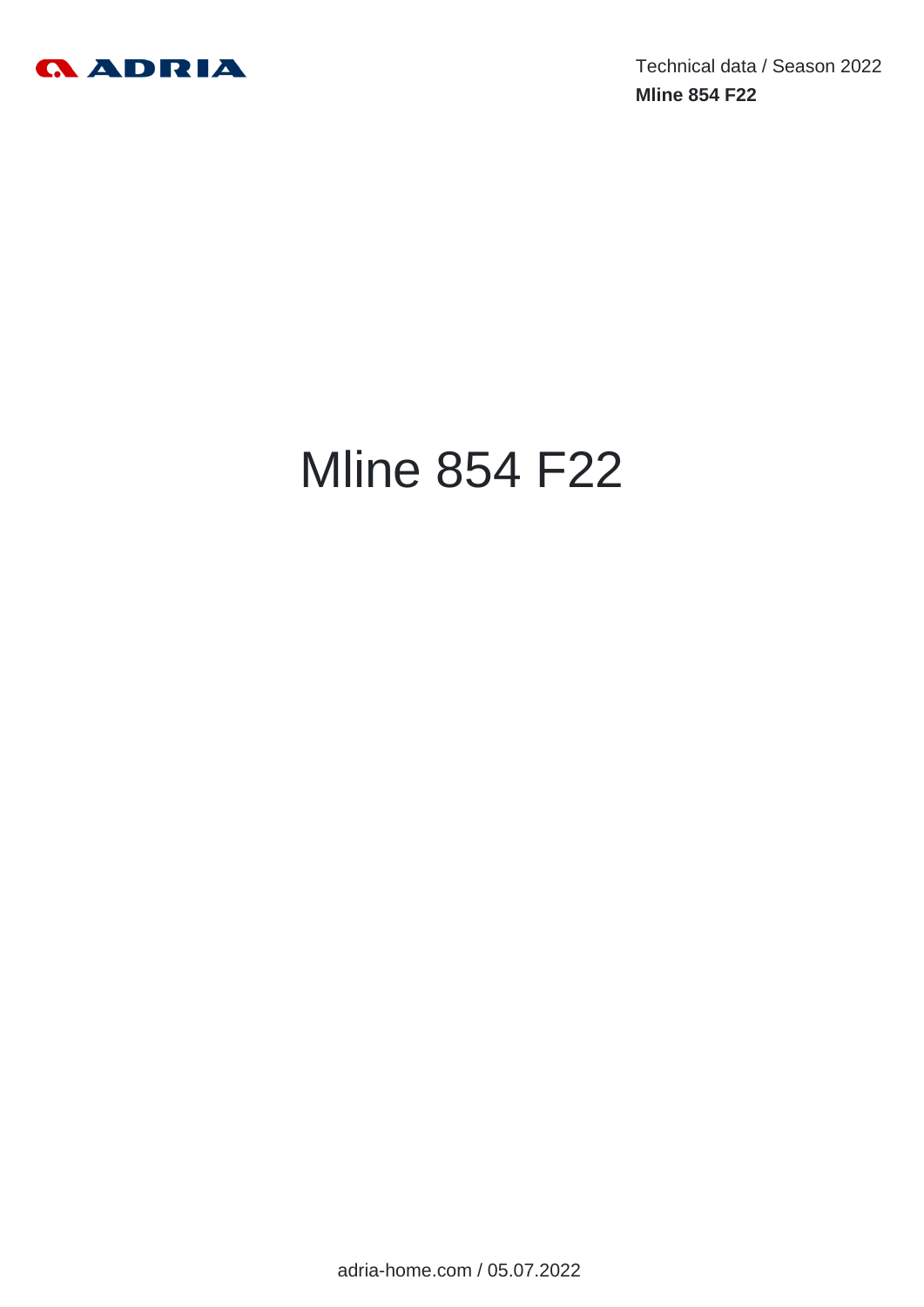

# **Facade:**



**MLine 854 F22** 

**Layout:**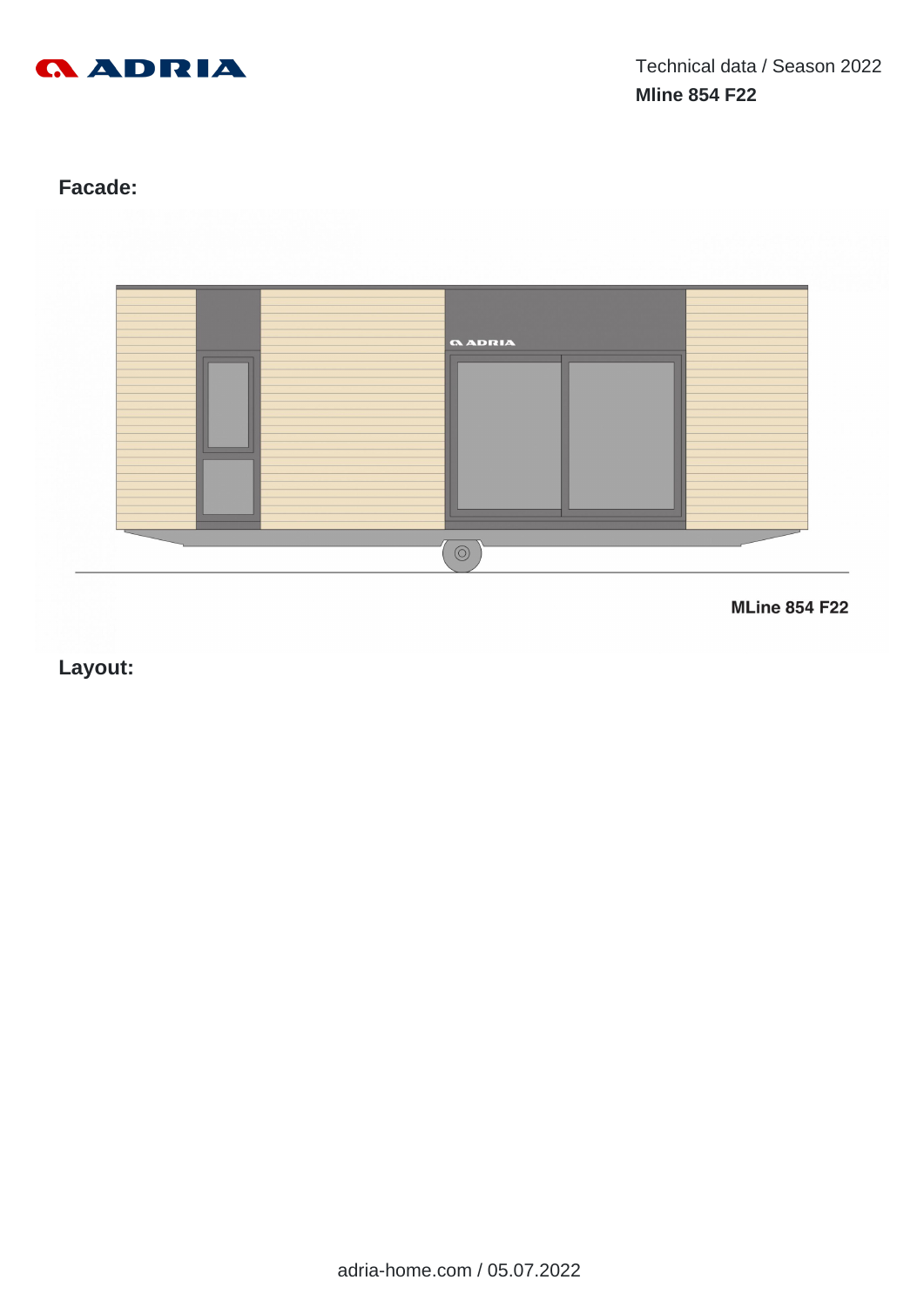



**MLine 854 F22**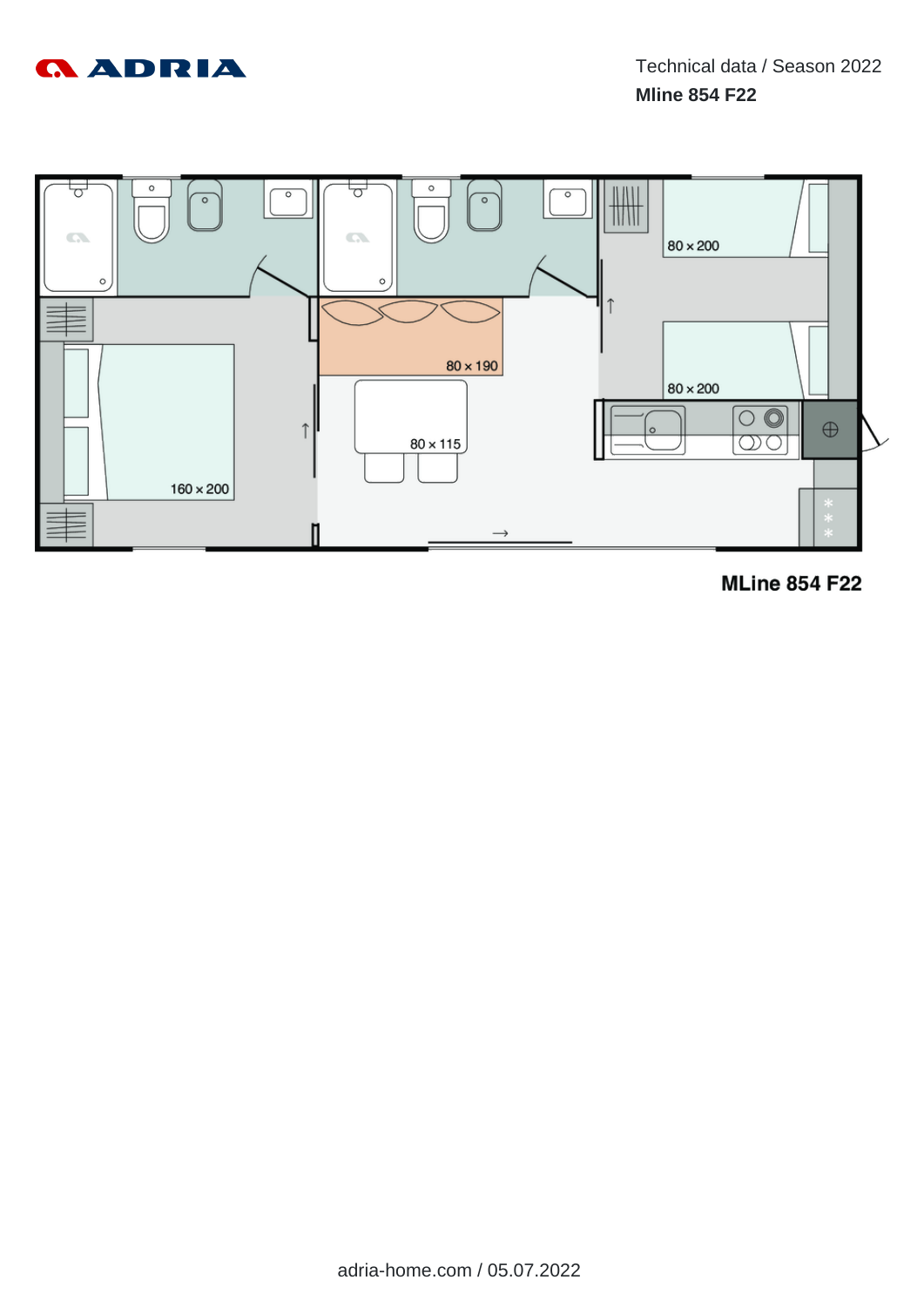

#### **C6 BATHROOM**

| Electrical socket in bathroom                                             | X              |
|---------------------------------------------------------------------------|----------------|
| Shower cabin                                                              | 80 x 120       |
| Shower sliding doors with security glass                                  | X              |
| Shower PVC wall                                                           | X              |
| Shower rail with sliding shower holder                                    | $\sf X$        |
| Shower rail with adjustable sliding shower holder and rain shower<br>head | $\circ$        |
| Wash-stand with mixer tap                                                 | $\chi$         |
| Mirror with shelf in bathroom                                             | $\sf X$        |
| Ceramic toilet with toilet seat                                           | X              |
| PVC toilet tank with saving function                                      | $\chi$         |
| Built-in toilet tank with saving function                                 | $\circ$        |
| Built-in toilet tank with saving function connected to wash-stand         | O              |
| Bidet with mixer tap in bathroom                                          | O              |
| <b>Towel holder</b>                                                       | $\chi$         |
| Toilet roll holder                                                        | X              |
| Hangers in bathroom (2 pcs)                                               | $\chi$         |
| Hairdryer in bathroom                                                     | $\overline{O}$ |
| Bathroom fan in bathroom                                                  | $\overline{O}$ |
| Built-in ceiling spot LED lights in bathroom                              | X              |

#### **C7 BATHROOM 2**

| Electrical socket in bathroom 2                                   | X        |
|-------------------------------------------------------------------|----------|
| Shower cabin                                                      | 80 x 120 |
| Shower sliding doors with security glass                          | X        |
| Shower PVC wall                                                   | X        |
| Shower rail with sliding shower holder                            | X        |
| Shower rail with adjustable sliding shower holder and rain shower | O        |
| head                                                              |          |
| Wash-stand with mixer tap                                         | X        |
| Mirror with shelf in bathroom 2                                   | X        |
| Ceramic toilet with toilet seat                                   | X        |
| PVC toilet tank with saving function                              | X        |
| Built-in toilet tank with saving function                         | O        |
|                                                                   |          |

adria-home.com / 05.07.2022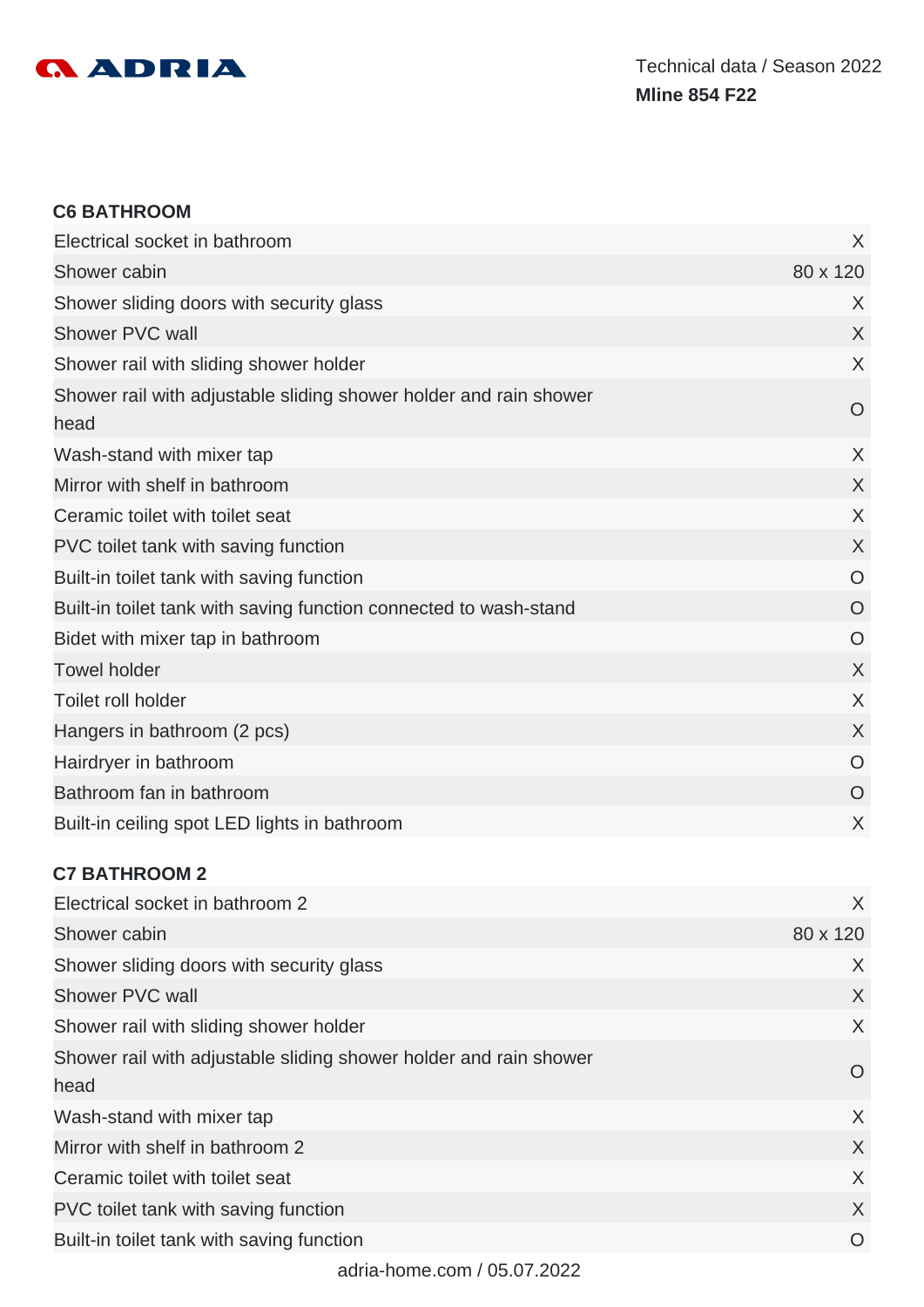

| Built-in toilet tank with saving function connected to wash-stand | $\bigcirc$ |
|-------------------------------------------------------------------|------------|
| Bidet with mixer tap in bathroom 2                                | O          |
| <b>Towel holder</b>                                               | X          |
| Toilet roll holder                                                | X          |
| Hangers in bathroom 2 (2 pcs)                                     | X          |
| Hairdryer in bathroom 2                                           | $\Omega$   |
| Bathroom fan in bathroom 2                                        | $\Omega$   |
| Built-in ceiling spot LED lights in bathroom 2                    | X          |

#### **A1 GENERAL**

| Area                | 34,00          |
|---------------------|----------------|
| Number of beds      | $4 + 1$        |
| Number of bedrooms  | 2              |
| Number of bathrooms | $\overline{2}$ |
| Length              | 8,50           |
| Width               | 4,00           |
| Height              | 3,45           |

# **B1 CHASSIS**

| 100% Galvanized Steel Chassis |  |
|-------------------------------|--|
| Inflatable wheels             |  |
| Detachble hook                |  |
| Leveling Feet                 |  |
|                               |  |

### **B2 FLOOR**

| Vynil flooring                                                     |  |
|--------------------------------------------------------------------|--|
| Moisture resistant CTB-H floor 19 mm with ALU isolation floor foil |  |

# **B3 EXTERIOR WALLS**

| Adria Sanwdich Technology ®AST external walls 45 mm (R=1,35<br>m2K/W | X  |
|----------------------------------------------------------------------|----|
|                                                                      |    |
| Decorative attic: Metal sheet - matching colour of windows and       | X. |
| doors                                                                |    |
| Cladding L/R: Facade without final layer                             | X  |
| Cladding L/R: Facade VANILLA Jub Family 325                          | O  |
| Cladding L/R: Facade GREEN Jub Vitality 115                          |    |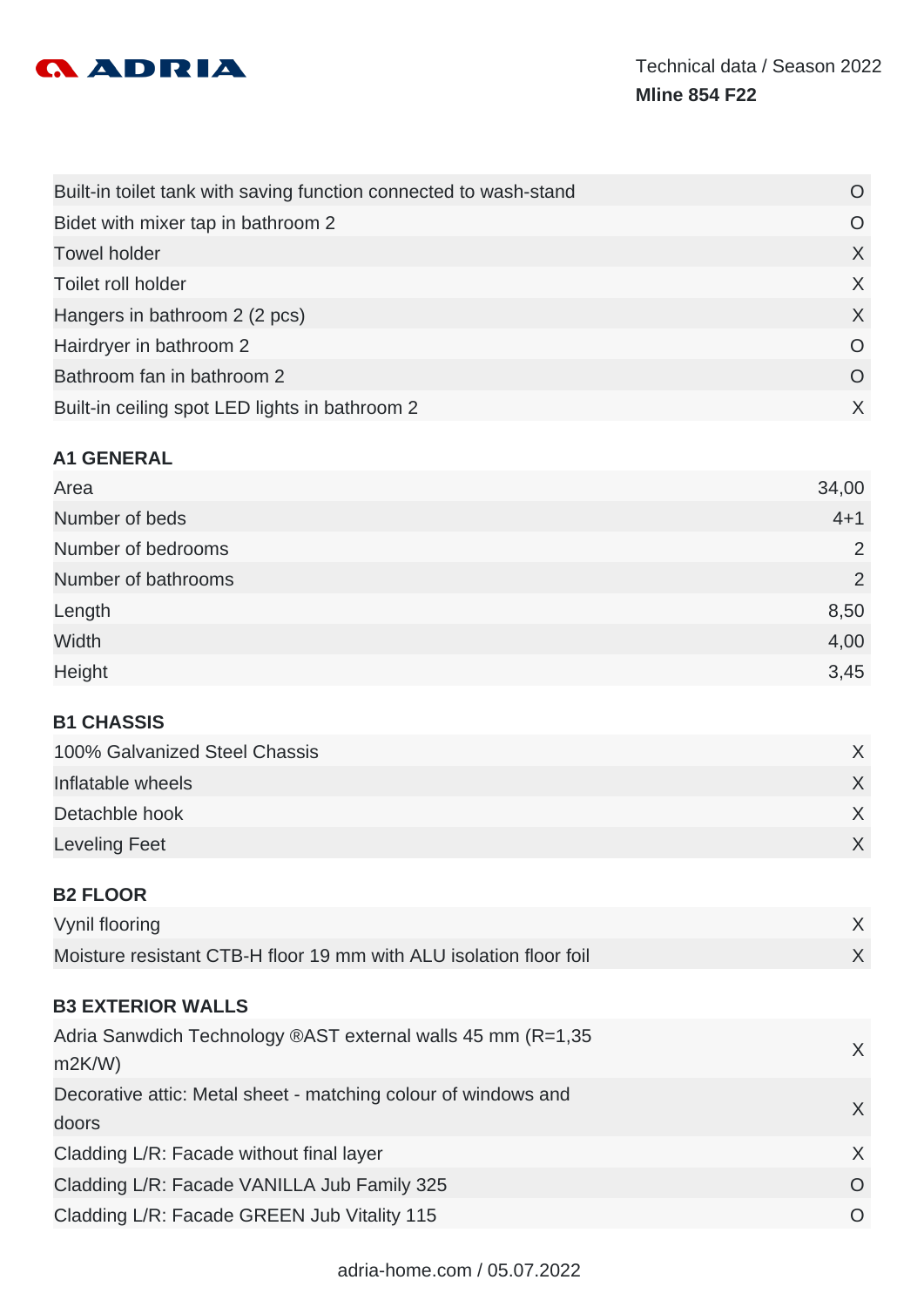

| Cladding L/R: Facade BLUE Jub Vitality 20                       | $\circ$        |
|-----------------------------------------------------------------|----------------|
| Cladding L/R: Facade BROWN GREY Jub Family 15                   | $\circ$        |
| Cladding L/R: White Metal Panel                                 | $\overline{O}$ |
| Cladding L/R: Anthracite Metal Panel                            | $\circ$        |
| Cladding L/R: Adria PVC Whiteline horizontal                    | $\overline{O}$ |
| Cladding L/R: Adria PVC Blackline horizontal                    | $\circ$        |
| Cladding L/R: Larchwood horizontal                              | $\overline{O}$ |
| Cladding L/R: Larchwood vertical                                | $\circ$        |
| Cladding L/R: Larchwood Blackline horizontal                    | $\overline{O}$ |
| Cladding L/R: Trend PVC Ivory SOFT FS-301 vertical              | $\circ$        |
| Cladding L/R: Trend PVC Mastic SOFT FS-301 vertical             | $\overline{O}$ |
| Cladding L/R: Trend PVC Anthracite SOFT FS-301 vertical         | $\circ$        |
| Cladding L/R: Trend PVC Pearl Grey STONE FS-301 vertical        | $\circ$        |
| Decorative Cladding: Facade without final layer                 | X              |
| Decorative Cladding: Facade VANILLA Jub Family 325              | $\overline{O}$ |
| Decorative Cladding: Facade GREEN Jub Vitality 115              | $\circ$        |
| Decorative Cladding: Facade BLUE Jub Vitality 20                | $\overline{O}$ |
| Decorative Cladding: Facade BROWN GREY Jub Family 15            | $\circ$        |
| Decorative Cladding: White Panel                                | $\circ$        |
| Decorative Cladding: Anthracite panel                           | $\overline{O}$ |
| Decorative Cladding: Larchwood vertical                         | $\circ$        |
| Decorative Cladding: Larchwood Blackline horizontal             | $\circ$        |
| Decorative Cladding: Adria PVC Whiteline horizontal             | $\circ$        |
| Decorative Cladding: Trend PVC Ivory SOFT FS-301 vertical       | $\circ$        |
| Decorative Cladding: Trend PVC Mastic SOFT FS-301 vertical      | $\circ$        |
| Decorative Cladding: Trend PVC Anthracite SOFT FS-301 vertical  | $\circ$        |
| Decorative Cladding: Trend PVC Pearl Grey STONE FS-301 vertical | $\overline{O}$ |
| Other Three Sides: Soft PVC Vnyl Silver Cedar vertical          | X              |
| Other Three Sides: Trend PVC Ivory SOFT FS-301 vertical         | $\overline{O}$ |
| Other Three Sides: Trend PVC Mastic SOFT FS-301 vertical        | $\overline{O}$ |
| Other Three Sides: Trend PVC Anthracite SOFT FS-301 vertical    | $\circ$        |
| Other Three Sides: Trend PVC Pearl Grey STONE FS-301 vertical   | $\circ$        |
| Other Three Sides: Facade VANILLA Jub Family 325                | $\circ$        |
| Other Three Sides: Facade GREEN Jub Vitality 115                | O              |
| Other Three Sides: Facade BLUE Jub Vitality 20                  | $\circ$        |
|                                                                 |                |

adria-home.com / 05.07.2022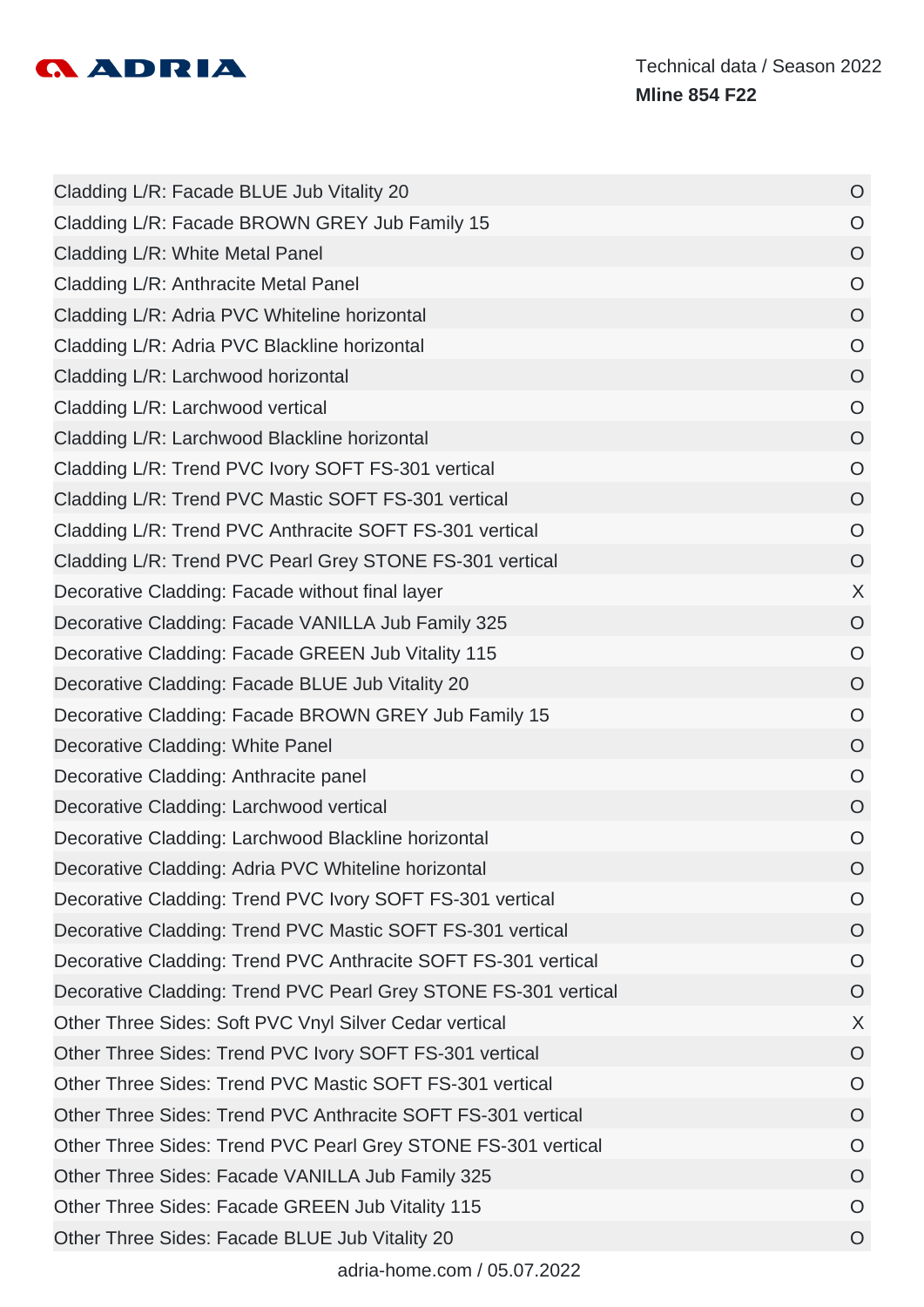

| Other Three Sides: Facade BROWN GREY Jub Family 15                              | O              |
|---------------------------------------------------------------------------------|----------------|
| Other Three Sides: Larchwood Vertical                                           | $\overline{O}$ |
| Other Three Sides: Larchwood Horizontal                                         | $\overline{O}$ |
| Other Three Sides: Larchwood Blackline horizontal                               | $\Omega$       |
| Corners: Color of cladding                                                      | X              |
| Decorative Cladding: Larchwood horizontal                                       | $\overline{O}$ |
| Other Three Sides: Adria PVC Whiteline horizontal                               | O              |
| Other Three Sides: Adria PVC blackline horizontal                               | $\overline{O}$ |
| Decorative Cladding: Adria PVC Blackline horizontal                             | $\overline{O}$ |
| <b>B4 WINDOWS AND DOORS</b>                                                     |                |
| PVC white windows and doors with termopan glass                                 | X              |
| PVC windows and doors with termopan glass - anthracite outside,<br>white inside | O              |
| Tinted windows in bathrooms                                                     | $\sf X$        |
| Panoramic sliding entrance door with security glass and door holder             | $\sf X$        |
| Built-in blinds on all windows - matching colour of windows and<br>doors        | $\circ$        |
| Rolo shutters on bathroom windows                                               | O              |
| Master cylinder                                                                 | O              |
| ALU door of external box - matching colour of windows and doors                 | X              |
| Master key (3 pieces)                                                           | O              |
| Mosquito nets on all windows - matching colour of windows                       | $\overline{O}$ |
|                                                                                 |                |

# **B5 ROOF AND CEILLING**

| Single-pitched Roof                                            | X      |
|----------------------------------------------------------------|--------|
| Roof construction class A (150 kg/m2)                          | $\chi$ |
| Roof type: Galvanized steel roof                               | X      |
| Roof colour: White                                             | X      |
| Roof Colour: Anthracite                                        | O      |
| Roof type: PVC roof                                            | O      |
| Secondary roof type: PVC foil                                  | X      |
| Roof insulation glass wool 50 mm (R=1,25 m2K/W)                | X      |
| Flat heigher ceiling in all rooms 225 cm                       | X      |
| <b>Gutters</b>                                                 | X      |
| Vertical draining pipes - matching colour of windows and doors | O      |
| adria-home.com / 05.07.2022                                    |        |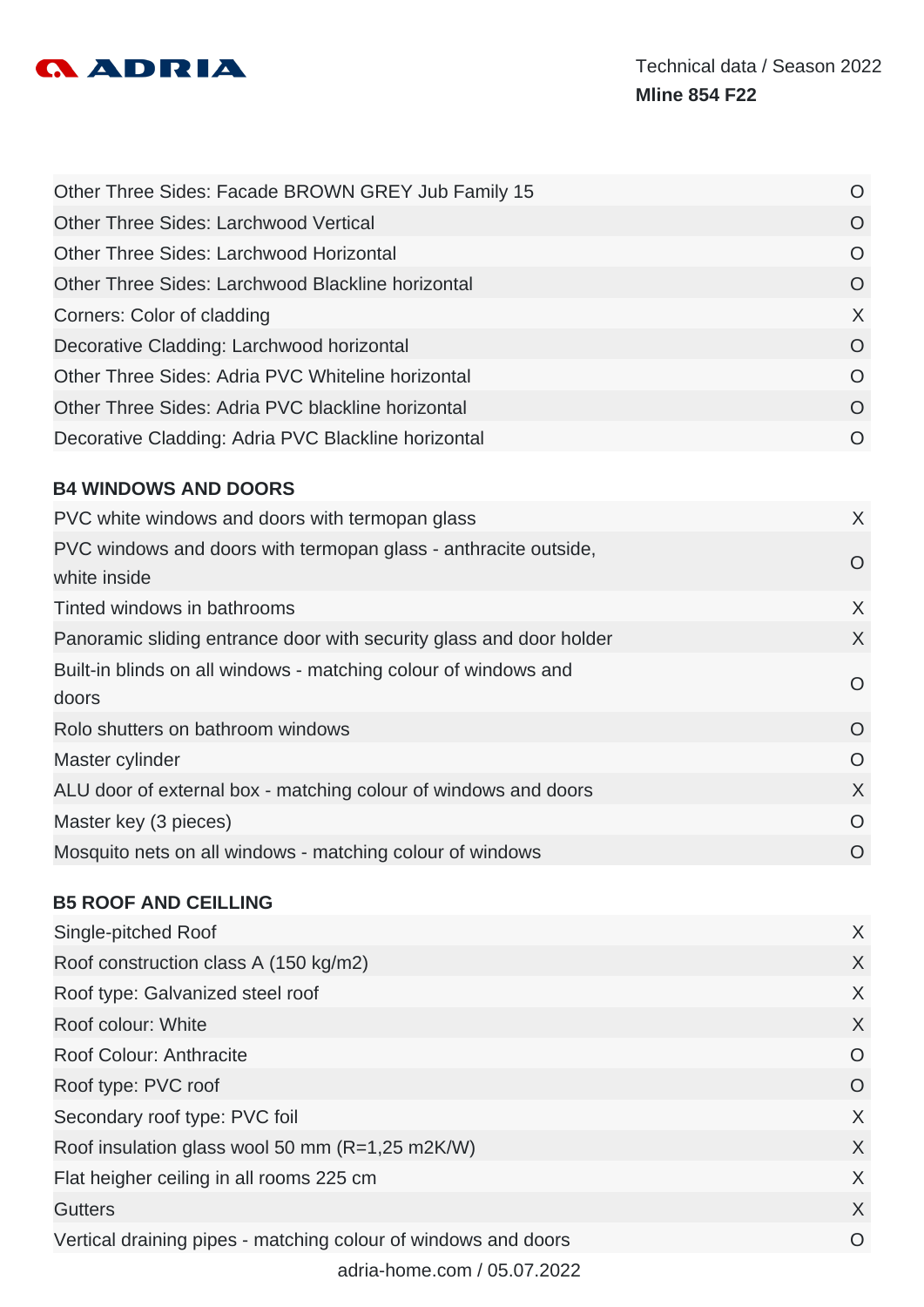

| Gutter guard for leaves                                 | O                           |
|---------------------------------------------------------|-----------------------------|
| Roof construction class B (250 kg/m2)                   | $\Omega$                    |
| <b>CO INTERIOR</b>                                      |                             |
| <b>Textile Combination - STANDARD</b>                   | <b>PARIS 2022</b>           |
| <b>Textile Combination - OPTION 1</b>                   | <b>MARSEILLES 2022</b>      |
| <b>Textile Combination - OPTION 2</b>                   | <b>MILANO 2022</b>          |
| <b>Textile Combination - OPTION 3</b>                   | <b>RIMINI 2022</b>          |
| <b>Furnishing Decor - STANDARD</b>                      | <b>NATURAL 2022</b>         |
| Dimout curtains in all rooms except bathroom and toilet | X                           |
| Daily curtains in all rooms except bathroom and toilet  | $\overline{O}$              |
| Sofa Cushions - STANDARD                                | <b>SILVER MAGIC 2022</b>    |
| Sofa Cushions - OPTION 1                                | FRESH WIND 2022             |
| Sofa Cushions - OPTION 2                                | <b>DIAMOND SPARKLE 2022</b> |
| Sofa Cushions - OPTION 3                                | <b>GOLDEN STAR 2022</b>     |
| Interior separation walls 16 mm                         | X                           |
| Interior doors 25 mm with PVC doorframes                | X                           |
| Door stopper                                            | X                           |
| Metal doorhooks                                         | X                           |
| Soft close for furniture                                | X                           |
| Bathroom and toilet door with lock                      | X                           |
|                                                         |                             |

# **C1 LIVING ROOM**

| Sofa                                    | X       |
|-----------------------------------------|---------|
| Sofa extendable                         | O       |
| Sofa with decorative seams              | O       |
| Sofa with decorative seams extendable   | $\circ$ |
| Dinning table                           | X       |
| <b>Chairs</b>                           | X       |
| Wall shelf over the sofa in living room | $\chi$  |
| Hangers in living room (2 pcs)          | $\chi$  |
| Mirror in living room                   | X       |
| Fire extinguisher (1kg) in living room  | $\circ$ |
| Fire blanket in living room             | $\circ$ |
| Smoke detector in living room           | O       |
|                                         |         |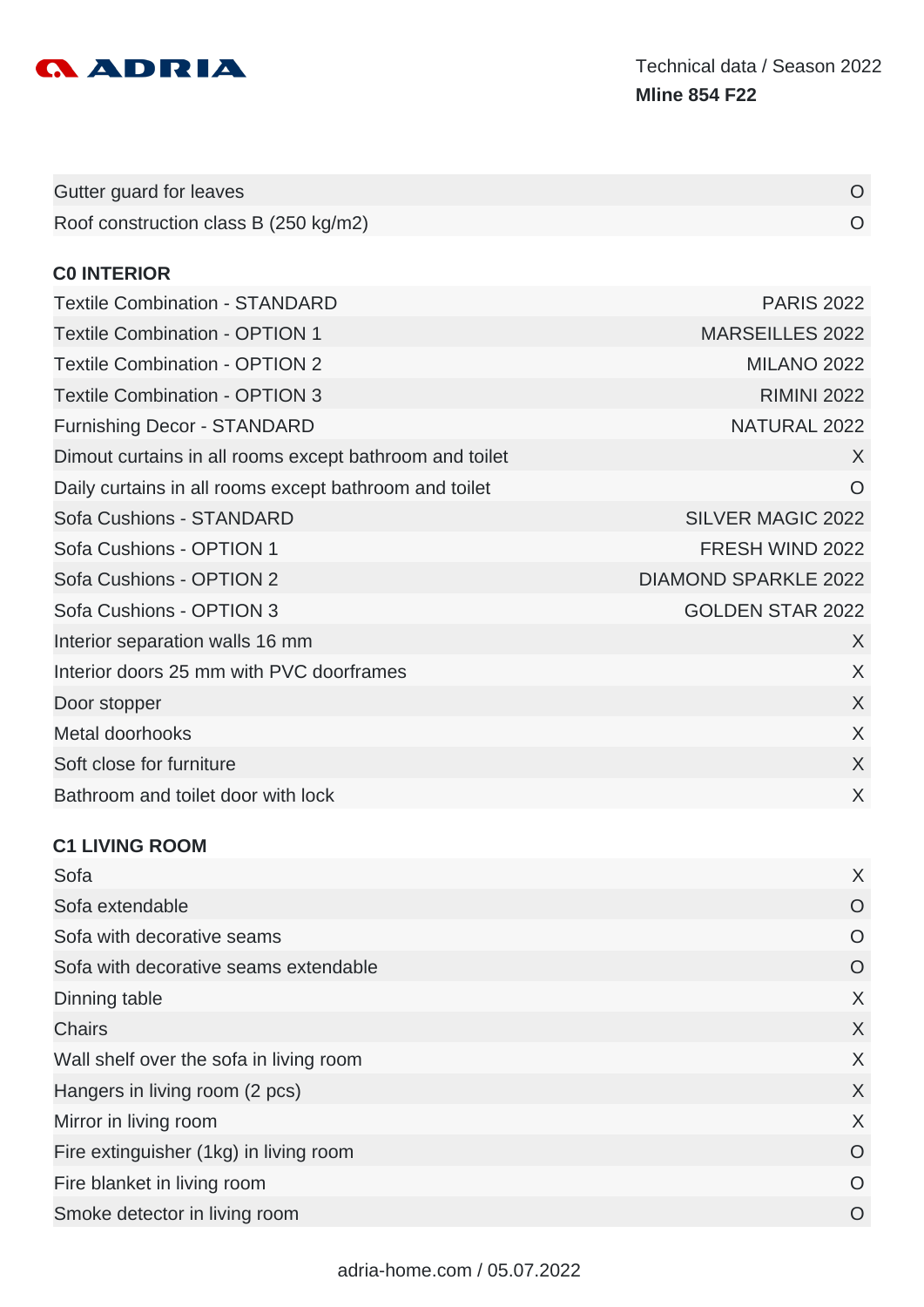

| Adria Bluetooth sound system                                      | $\Omega$ |
|-------------------------------------------------------------------|----------|
| Decorative wall in living room                                    | $\chi$   |
| Ambiental LED lightning in living room                            | $\Omega$ |
| Built-in ceiling spot LED lights in living room with 2-way switch | $\chi$   |
| TV module in living room (1x TV socket, 2x el. socket)            | $\chi$   |
| Electrical sockets in living room (2x)                            |          |

### **C2 KITCHEN**

| Gas hob on glass ceramic platform 4 burners      | X              |
|--------------------------------------------------|----------------|
| Glass ceramic hob with 4 burners                 | $\overline{O}$ |
| Induction hob with 4 burners                     | $\overline{O}$ |
| Shelving in kitchen                              | $\overline{O}$ |
| Built-in extrator hood                           | X              |
| Stainless steel sink with drainer                | X              |
| Granite sink with drainer                        | $\overline{O}$ |
| Built-in bin separator 16L                       | $\overline{O}$ |
| Selfstanding fridge with freezer 2171            | X              |
| Built-in frdige with freezer 270 I               | $\overline{O}$ |
| Built-in dishwasher 450 mm                       | $\overline{O}$ |
| Microwave oven                                   | $\overline{O}$ |
| Built-in microwave oven                          | $\overline{O}$ |
| Built-in drainer (scolapiatti)                   | $\overline{O}$ |
| Kitchen backsplash: Glass white wall panel       | X              |
| Kitchen backsplash: White wall panel             | $\overline{O}$ |
| Kitchen backsplash: Decorative laminate          | X              |
| Wooden wall panel with shelve over fridge        | X              |
| LED lightning above kitchen counter              | $\overline{O}$ |
| Electrical sockets over the kitchen counter (2x) | X              |
| Built-in ceiling spot LED lights in kitchen      | X              |

#### **C3 MASTER BEDROOM**

| Double bed with slatted bed base             | $160 \times 200$ |
|----------------------------------------------|------------------|
| Foam mattresses (25 kg/m2) in master bedroom |                  |
| Foam mattresses (35 kg/m2) in master bedroom |                  |
| Wooden bed upholstery in master bedroom      |                  |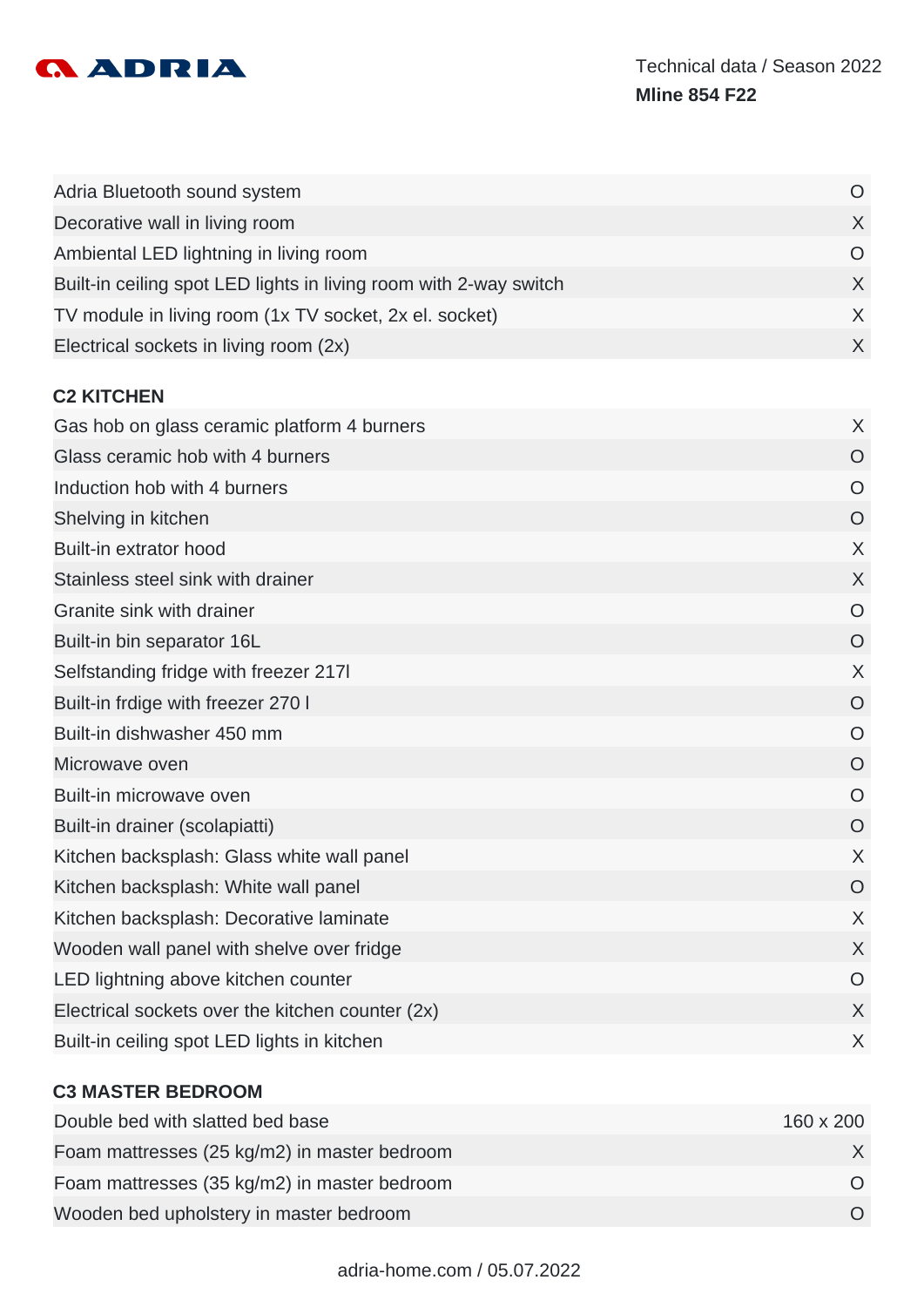

| Upholstered bed in master bedroom                                    | O              |
|----------------------------------------------------------------------|----------------|
| Ottoman upholstered bed in master bedroom                            | O              |
| Ottoman bed with wooden upholstery in master bedroom                 | O              |
| Wooden headboard in master bedroom                                   | X              |
| Upholstered headboard in master bedroom                              | $\overline{O}$ |
| Bedside tables in master bedroom                                     | X              |
| Wall shelf over the bed in master bedroom                            | X              |
| Decorative wall panel above shelve in master bedroom                 | $\overline{O}$ |
| Cupboards over the bed in master bedroom                             | $\circ$        |
| Wardrobe in master bedroom                                           | X              |
| Hangers in master bedroom (2 pcs)                                    | X              |
| Mirror in master bedroom                                             | X              |
| Safe in master bedroom                                               | $\overline{O}$ |
| TV module in master bedroom (1x TV socket, 2x socket)                | $\overline{O}$ |
| Built-in ceiling spot LED lights in master bedroom with 2-way switch | X              |
| Reading LED lights in master bedroom                                 | X              |
| Electrical sockets in master bedroom (2x)                            | X              |
| Ambiental LED lightning under the shelf in master bedroom            | $\overline{O}$ |
| USB charging modules in master bedroom (2 x C, 2 x B)                | O              |
| UTP socket in master bedroom                                         | $\circ$        |

## **C4 CHILDREN BEDROOM**

| 80 x 200 |
|----------|
| O        |
| X        |
| O        |
| $\Omega$ |
| O        |
| O        |
| X        |
| $\Omega$ |
| $\Omega$ |
| O        |
| X        |
| X        |
|          |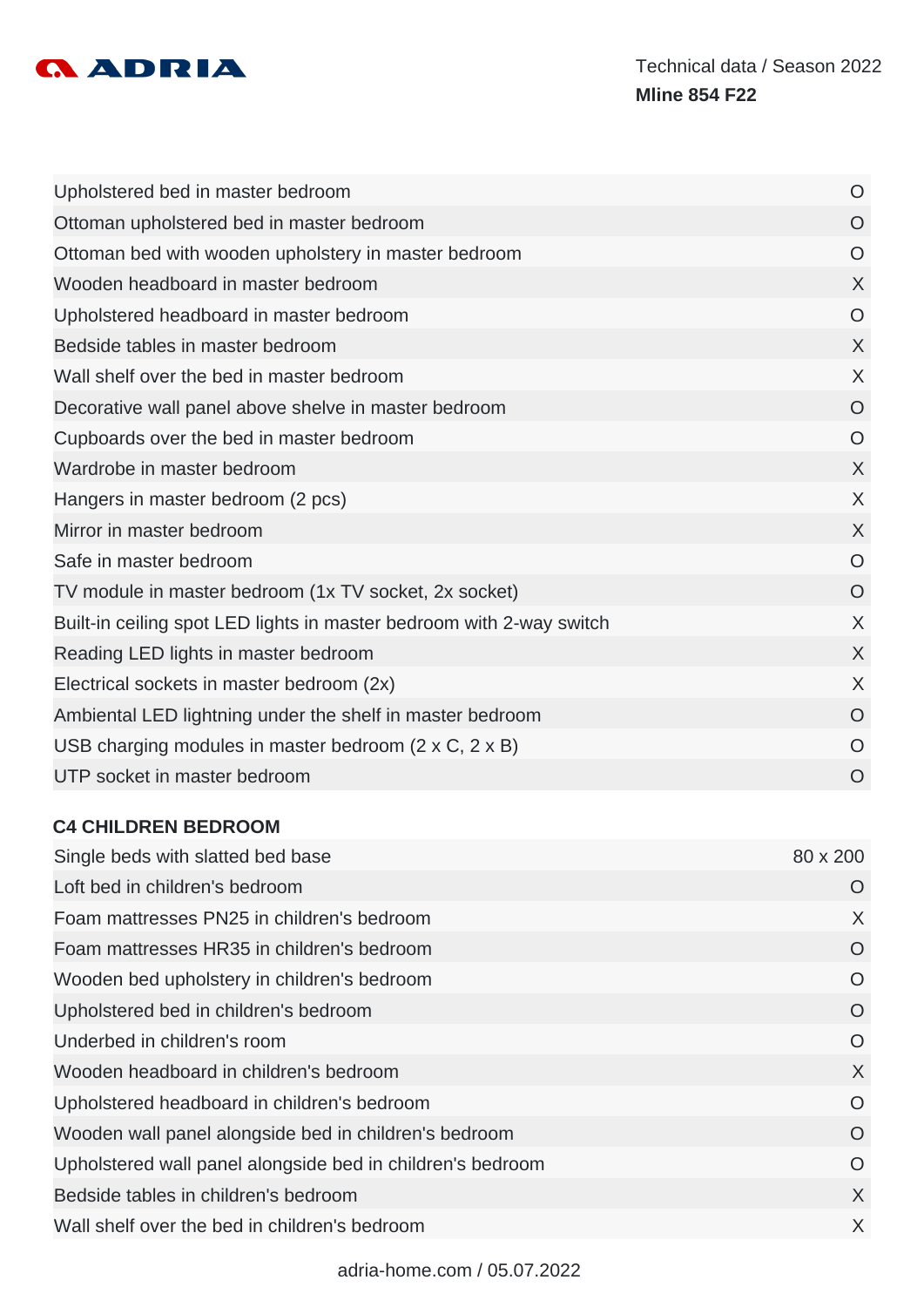

| Decorative wall panel above shelve in children's bedroom                    | O              |
|-----------------------------------------------------------------------------|----------------|
| Cupboards over the bed in children's bedroom                                | $\circ$        |
| Wardrobe in children's bedroom                                              | $\sf X$        |
| Hangers in children's bedroom (2 pcs)                                       | $\circ$        |
| Mirror in children's bedroom                                                | $\circ$        |
| USB charging module in children's bedroom (1x C, 1x B)                      | $\circ$        |
| Electrical sockets in children's bedroom (2 pcs)                            | X              |
| Reading LED lights in children's bedroom                                    | X              |
| Ambiental LED lightning under the shelf in children's bedroom               | $\overline{O}$ |
| Built-in ceiling spot LED lights in children's bedroom with 1-way<br>switch | X              |

# **D1 WATER AND GAS**

| External connector to water facilities with pressure regulator     | X        |
|--------------------------------------------------------------------|----------|
| Additional connection to central wastewater system for toilet tank | O        |
| PVC water pipes Speedfit®                                          | X        |
| Central waste water outlet                                         | O        |
| Water filter in technical box                                      | O        |
| External access to water heater                                    | X        |
| Gas water heater Vaillant 11I natural push                         | X        |
| Gas connectionin in box: Propan/Butan 30 mBar                      | X        |
| External gas connection: Methan                                    | O        |
| Electrical water heater 50I                                        | $\circ$  |
| Electrical water heater 80I                                        | $\Omega$ |
| Electrical water heater 1001                                       | O        |
| External gas connection: Propan/Butan 30 mbar                      | $\Omega$ |
| External gas connection: Propan/Butan 50 mbar                      | O        |
|                                                                    |          |

# **D2 ELECTRICITY**

| White flush mounted installations, sockets and switches |  |
|---------------------------------------------------------|--|
| External connection 32A, 250V, 2P+E                     |  |
| External connection 32A, 400V, 3P+N+E                   |  |
| Key lock                                                |  |

## **E1 EXTERIOR EQUIPMENT**

Awning LED light X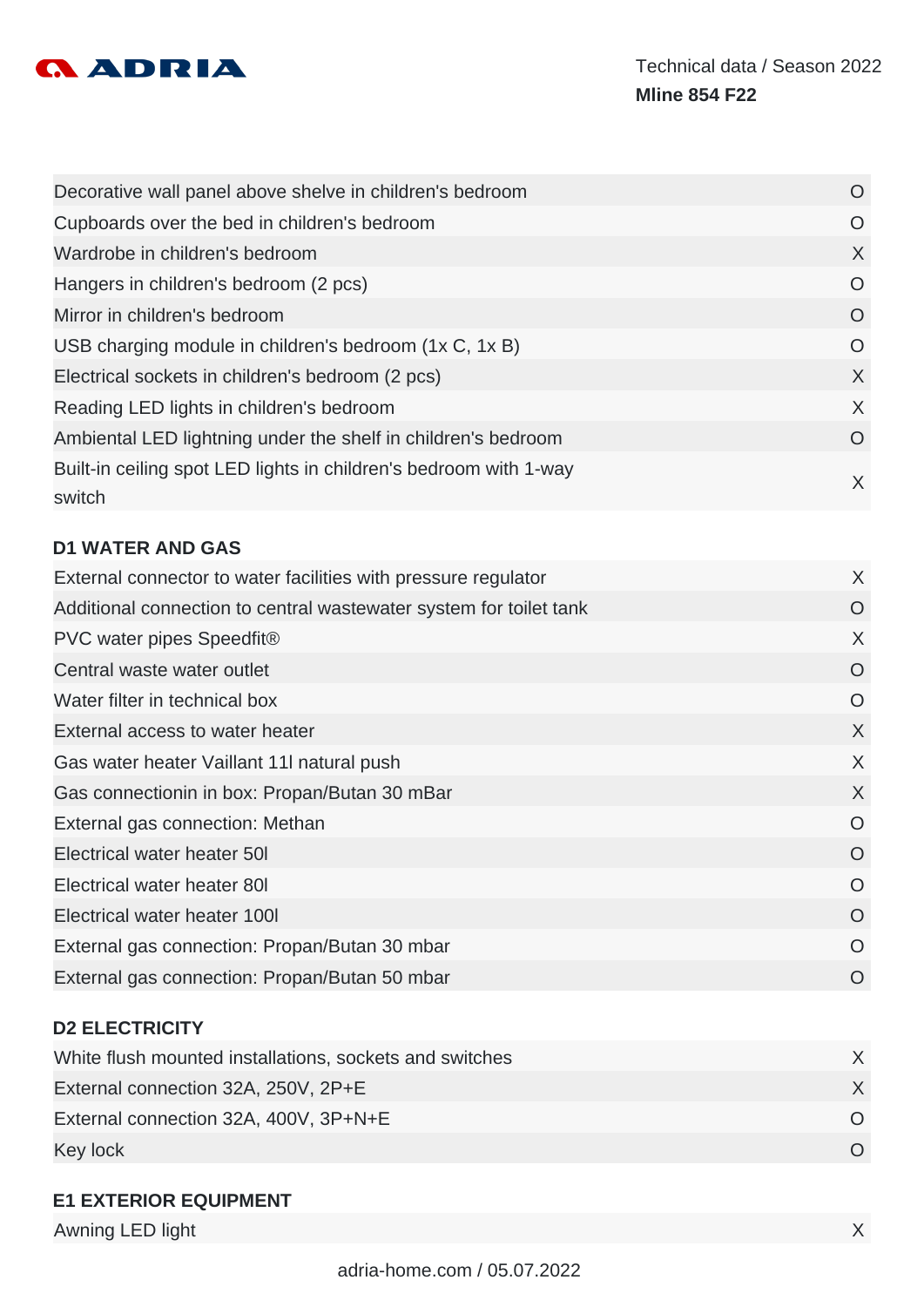

| External socket - matching colour of windows and doors |  |
|--------------------------------------------------------|--|
| External socket under chassis                          |  |
| Terrace                                                |  |

#### **D4 HEATING AND COOLING**

| X              |
|----------------|
| O              |
| O              |
| O              |
| O              |
| $\overline{O}$ |
| $\Omega$       |
| O              |
| $\Omega$       |
| O              |
| O              |
|                |

## **D3 MULTIMEDIA**

| TV holder                           |  |
|-------------------------------------|--|
| TV holder with double fold function |  |
| LED TV 32 inch                      |  |

#### **E1 OPTION PACKAGES**

| Premium package Mline |  |
|-----------------------|--|
|                       |  |